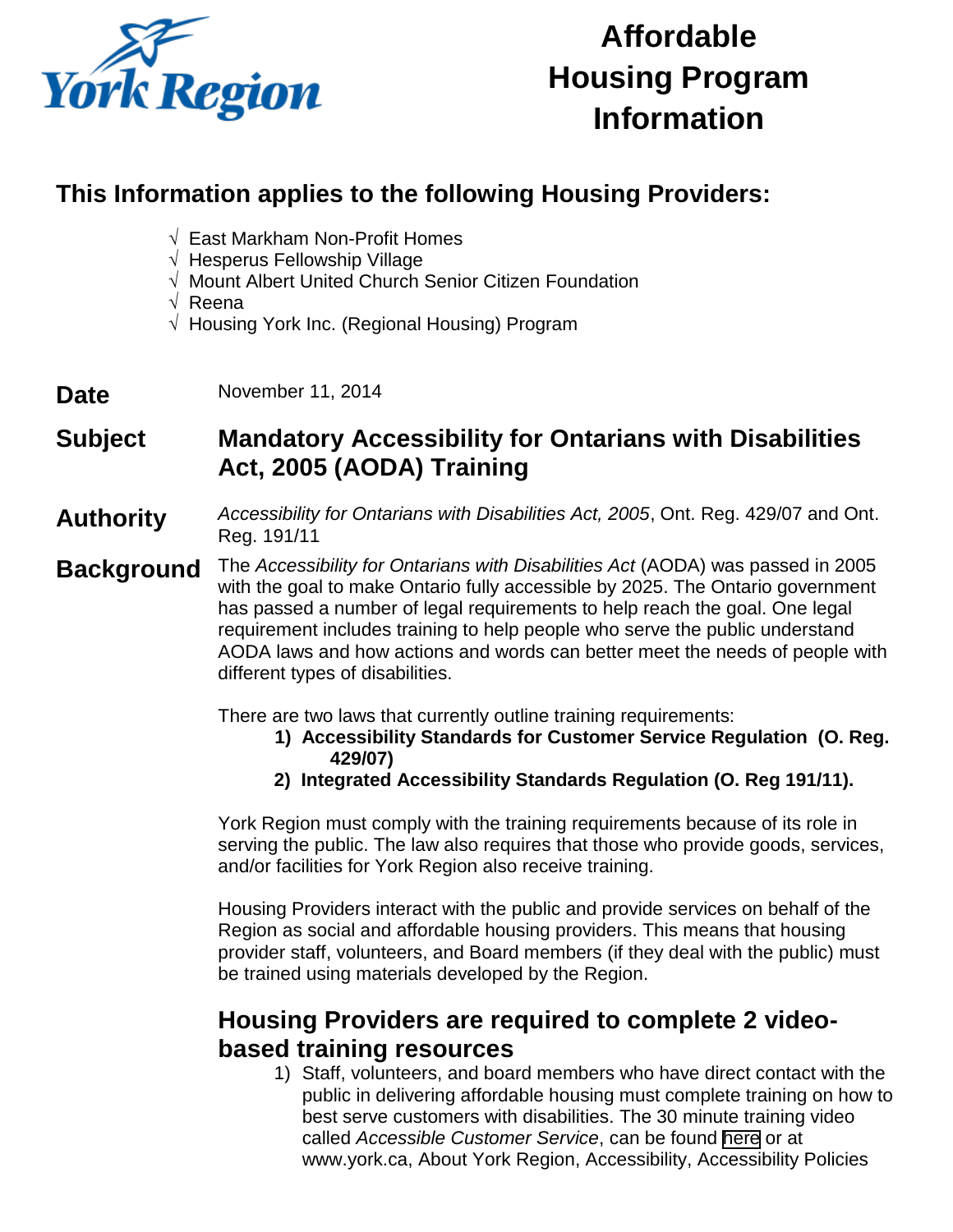and Training. Some housing providers may have already completed this training.

2) In 2013, the Ontario government introduced additional training requirements. The Region has developed a training video, *AODA Training: Creating an Accessible York Region*, covering three topics:

- providing goods and services to people with disabilities
- legal requirements and accessibility standards
- how the Human Rights Code applies to people with disabilities.

The video is about 45 minutes and is available in accessible formats, e.g. closed captioned. It can be viewed in one 45-minute video or in two separate parts. The training can be found [here](http://www.york.ca/wps/portal/yorkhome/yorkregion/yr/accessibility/accessibilitypolicyandtraining/accessibilitypoliciesandtraining/!ut/p/a1/rZRbb5tAEIV_Sx94xHvBXNK3DU0DOLajJpUNL9Z6WWAbWBBsHDm_vguNlJY6cVPB25kdjma-Iw1IwBYkkh5ETpWoJS17nTi7kFyHQbCA0Xru-ZDANYmw60Fv4eqGWDfANz4Ch_8xnjsB8mEEg7UHw6_urf3FCxBcYLABCUiYVI0qQHxsd6yWiktlwGPdPmjRKaEeh0JRV_xXueW5ns6AlDHedWIvSqGOI9nUpWBHKlPVUiGFzE-9C9791tFP0tCcp7wTuRwUEymImcuQY2PHRCxl5hyl2Ly4yKiZpixFroVRirIXDu8seobjwOEMyXdZ-vaZBj1DBJK8rPdDrjGRe8vTS7c84y1vZ4-tLhdKNZ8NaMBKE2oVLWc98BmjBnxquteyAYMhjhV_6hFeHXRE3SnXou4U2I7dQKxxuW_yuEPg7oP8zxi6ExtiPLWhPbXh1CuH_xtKFEIfEW14bV1ZkODQ9y6tyFut4NQTWhMbkqlTJlOvTD6ecvQPJx23S3-Z9-dQFaaQWQ22f1zPkfzr2J56Hx3bzSVI1G2A7gloqu-V9yO7cb4Fzzd8Y9K9By27OTzfZ1W1W61GhWUXPHz6CWgukEI!/dl5/d5/L2dBISEvZ0FBIS9nQSEh/) or at www.york.ca, About York Region, Accessibility, Accessibility Policies and Training, or you may contact your Program Coordinator for a DVD.

#### **(1) View the Training Videos**

All housing provider staff, volunteers, and board members who provide direct service to the public must view the training video, *AODA Training: Creating an Accessible York Region*. If not already completed, the *Accessible Customer Service* training video must also be viewed.

# **(2) Review York Region's Accessibility Policy**

We have attached the policy for your reference. The policy can also be found on the Region's accessibility website by clicking [here](http://www.york.ca/wps/portal/yorkhome/yorkregion/yr/accessibility/accessibilitypolicyandtraining/accessibilitypoliciesandtraining/!ut/p/a1/rZRbb5tAEIV_Sx94xHvBXNK3DU0DOLajJpUNL9Z6WWAbWBBsHDm_vguNlJY6cVPB25kdjma-Iw1IwBYkkh5ETpWoJS17nTi7kFyHQbCA0Xru-ZDANYmw60F) or at www.york.ca, About York Region, Accessibility, Accessibility Policies and Training.

## **(3) Complete and sign the attached Training Certificate, and submit the signed certificate to your Program Coordinator by February 20, 2015**

Once staff, volunteers, and board members have completed the training, please complete the attached certificate and have your Chair/President of your Board send the signed certificate to your Program Coordinator.

# **(4) Train New Staff**

Housing providers should ensure that all new staff members receive AODA training.

#### **Important AODA News**

The Ontario Human Rights Commission (OHRC) has released a policy on preventing discrimination based on mental health disabilities and addictions. The policy provides assistance on how to define, assess, handle and resolve human rights issues related to mental health and addiction disabilities. There are several examples throughout the document describing how this policy applies to social housing providers.

For more information on this policy, and other human rights issues that affect people with mental health disabilities or addictions, please go to the Ontario Human Rights Commission website at www.ohrc.on.ca.

#### **Action Required**